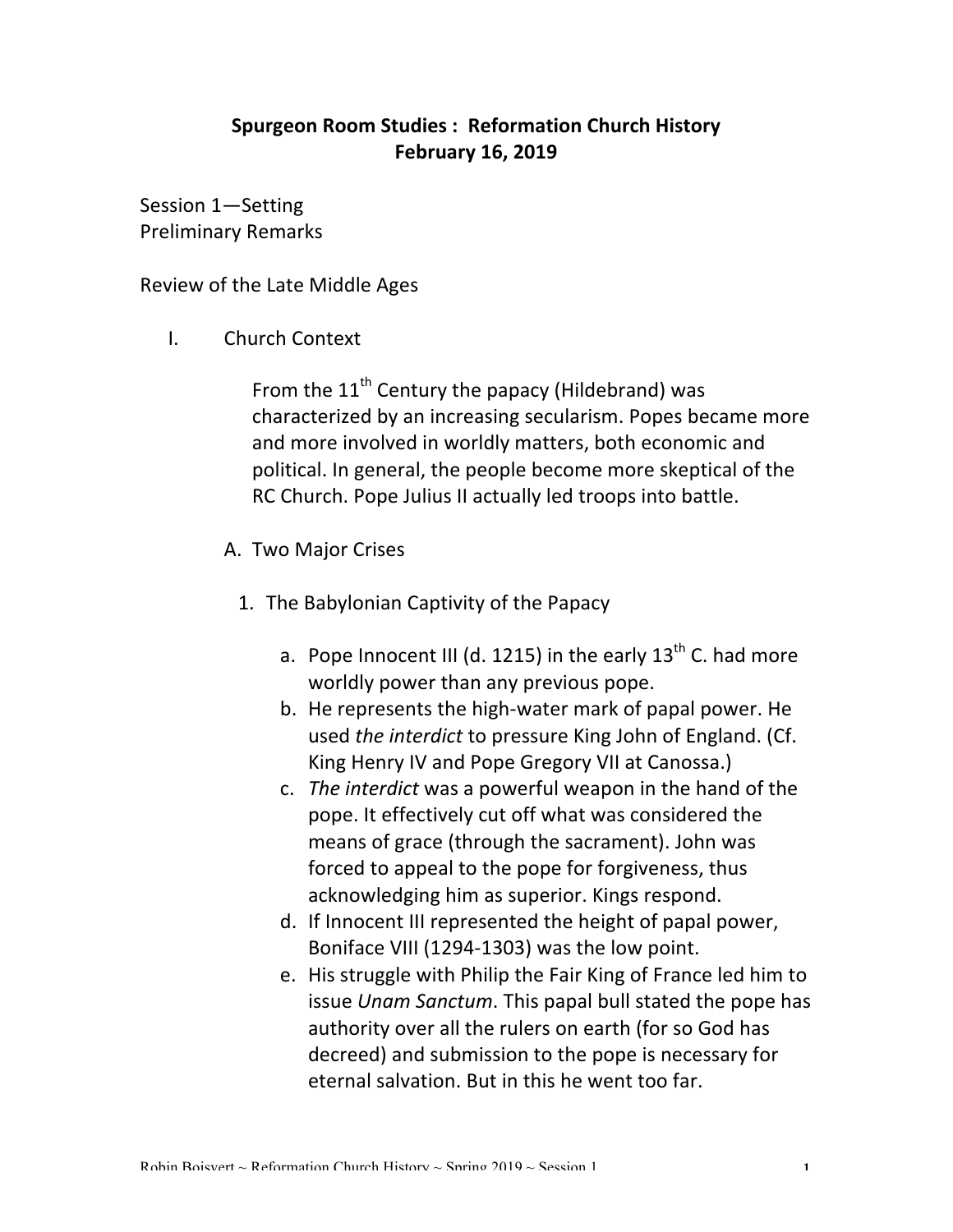- f. The situation had changed between the times of Innocent and Boniface. He was unable to back up his claims. The 86 year-old Boniface was kidnapped and mugged by Philip's forces. Though subsequently released, his health was broken and he died shortly afterward.
- g. Boniface was then succeeded by Clement V who moved the papal chair from Rome to Avignon at Philip's insistence. The French kings were now (for most of the  $14<sup>th</sup>$  Century) dominating the papacy- a reversal of the former status quo. Avignon was not technically in French territory, but close enough.
- h. The English, who were at war with the French, considered the papacy to be in French hands.
- i. [Word on the idea of nation states. Cf. Shelley  $p. 217$ ]
- j. Allowed John Wycliffe in England say things about the papacy that otherwise would not have been possible.
- k. 1309-1377 are the years of the Babylonian Captivity of the Papacy.
- 2. The Great Schism (1378-1417)
	- a. In January 1377, then Pope Gregory XI decided to return to Rome. After Gregory died, the Roman mob demanded an Italian pope. Urban VI was elected but could not find agreement with the French Cardinals who secretly met in a town in northern Italy where they declared Urban apostate and elected one of their own, Clement VII, as rival pope. (He also happened to be the nephew of the king of France.)
	- b. This newly elected pope moved the papal seat back to Avignon.
	- c. This created great confusion and division in the RC Church. Christendom divided politically as well.
	- d. Two one and only vicars of Christ on earth, each anathematizing the other as the world watched.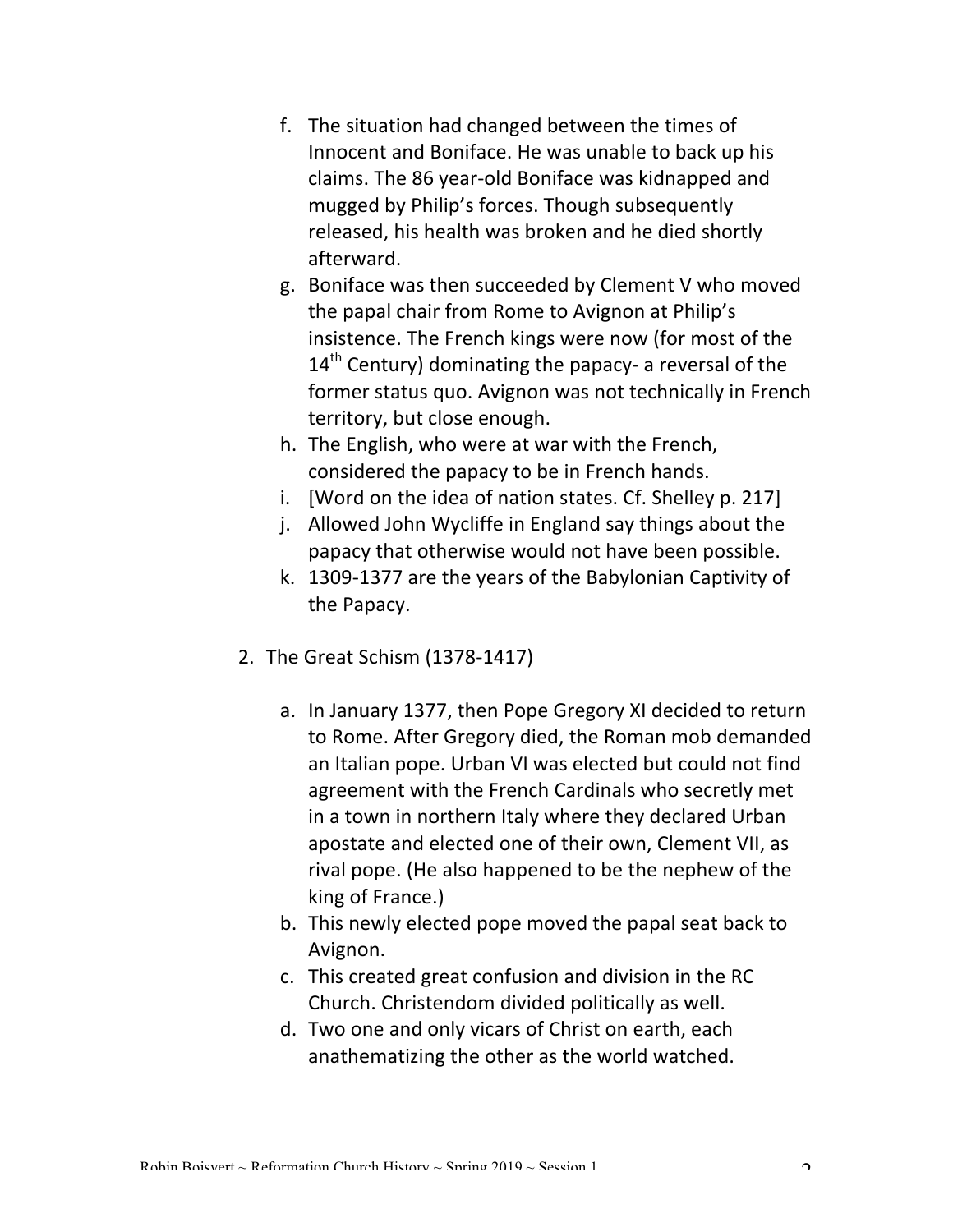- e. The credibility and authority of the papacy was severely damaged.
- f. In 1409 a council at Pisa attempted to rectify this state of affairs. The council deposed both current popes and elected another, but neither of the first two resigned. So now there are three!
- g. Finally the Council of Constance (1414-1418) ended the schism with the election of Martin V in 1417.
- h. The big winner in this was the Conciliar Movement, the idea that the supreme authority of the Church lies with a General Council, not with the pope. But this debate was far from over.
- B. Other Factors and Attempts at Reform
	- 1. *Economic corruption* developed with the so called "right" of spoil" which said that when a nobleman died, all his property went to the pope. (recall *simony*)
	- 2. *Moral corruption* vows of celibacy were routinely broken; concubine fees paid; Pope Innocent III fathered 16 illegitimate children.
	- 3. *The Black Plague* also occurs during this time. Two-fifths of the population of Europe perished, understood as the punishment of God.
	- 4. Cardinal Cisneros, Primate of Spain, recognized the problems and tried to bring reform:
	- Required priests to reside within the parish- no absenteeism
	- Priests must refrain from immorality, preach the gospel, teach the young, he established Bible studies
	- He established the University of Alcala, where it was required that Latin, Greek and Hebrew be learned
	- 5. Cardinal Contarini, in Italy- influential in the early 1500's. Experienced a dramatic conversion and used his office to promote moral reform and biblical study. There were actually many like him. Some even read and approved Luther (on justification by faith alone). They were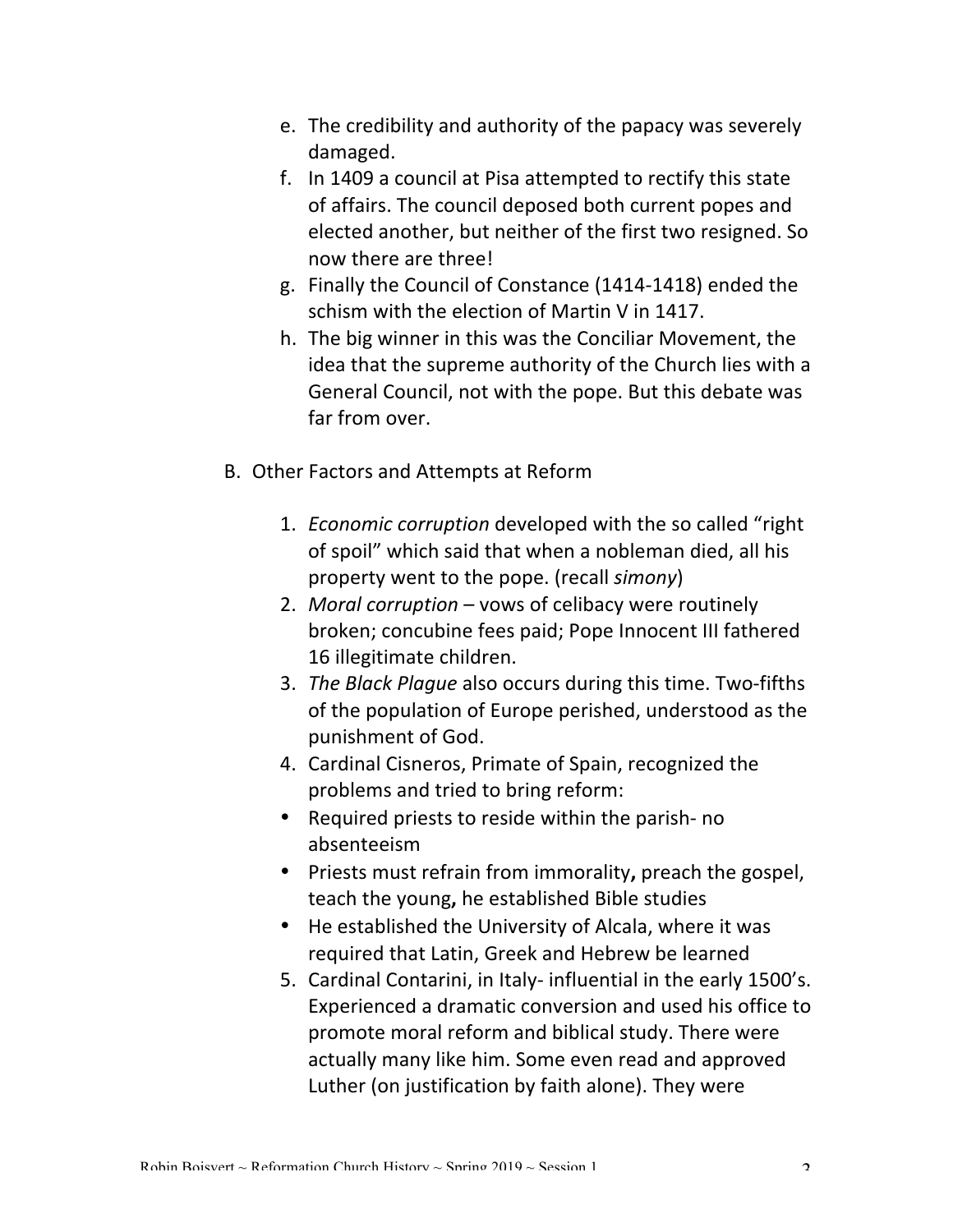evangelical in soteriology, but differed with Luther on ecclesiology.

- II. Intellectual Context
	- A. Scholasticism (an educational methodology)
		- 1. On the eve of the Reformation, Aquinas and Ockham are the major schools. Theologically, Ockham tilted toward Pelagius, while Aquinas inclined toward Augustine.
		- 2. Ockham's nominalism
		- 3. A smaller stream, the Schola Augustiana. A minority viewpoint, it was more intensively Augustinian than Anselm and Aquinas. *Gregory of Rimini* (d. 1350) was the significant voice here at the University of Paris. (Gregory and Luther were both Augustinian monks.)
		- Believed in a rigorous view of original sin.
		- Final authority of Scripture
		- Man is saved by grace alone

## B. Humanism

- 1. Like scholasticism, humanism was an educational methodology, which gave birth to a movement. It placed emphasis on eloquence and looked back to classical antiquity for inspiration.
- 2. Ad fontes was its motto, to the founts (of learning), back to Cicero, Seneca, the great rhetoricians.
- 3. As a general statement of comparison, scholasticism was concerned to move men's minds, humanism to move their hearts.
- 4. The humanism of this period must not be confused with 'secular humanism' of our day. These people were consciously Christian, wanted to move people by preaching.
- 5. They looked back to the early church fathers, as well. Augustine, Jerome (and the New Testament), especially the original languages.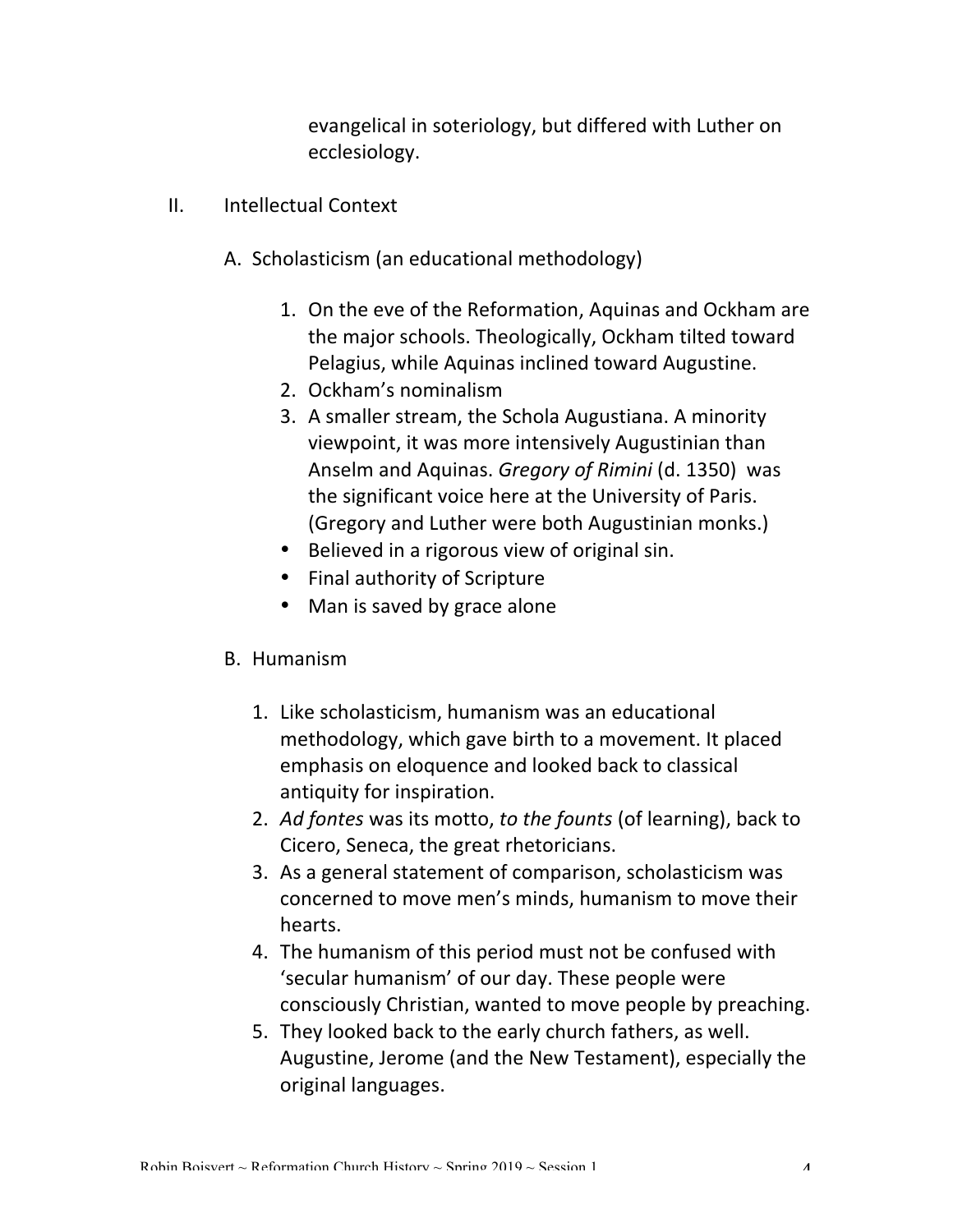- 6. Many of these humanists became great philologists in Greek and Hebrew.
- 7. But for the most part, they were *moral* reformers. They were reform-minded, but in a moral, not doctrinal way.
- 8. *The Reuchlin Affair- Johannes Reuchlin* (1455-1522) was a famous Northern Humanist (German) and a great Hebraist. *Rudimenta Hebraica*, a Hebrew grammar; revival of Hebrew studies. Philip Melanchthon was his grandnephew.
- 9. Johann Pfefferkorn, a Jew who converted to Catholicism became a fanatical Dominican to whom everything Jewish was BAD. He opposed Reuchlin and the study of Hebrew.
- 10. Now, if you want to get someone declared a heretic, get a university to decide a case on him.
- 11. Pfefferkorn went to the University of Cologne (which was dominated by Dominicans) and Reuchlin was charged with heresy because he advocated the study of Hebrew. Humanist Europe watches to see what will happen.
- 12. He was convicted, then recants, but then collected testimonials from scholars and published them in a book, *Letters from Famous Men*.
- 13. Two men, Ulrich von Hutten and Rubianus come up with the idea of a book of testimonials mocking Pfefferkorn c. 1515. Letters from Obscure Men.
- 14. This turns out to be effective propaganda in favor of Reuchlin and Humanism. Academics rally their forces.
- 15. The significance of this event was that when Luther appeared on the scene, he was viewed by the humanists as another Reuchlin- so they threw their considerable weight behind him.
- 16. The result was that Luther's message found a receptive audience (at least until 1525, when he insulted Erasmus (greatest of the humanists) with his book, the *Bondage of the Will*).
- 17. The humanists were for moral reform, not doctrinal reform. But for Luther, the primary focus was doctrinal.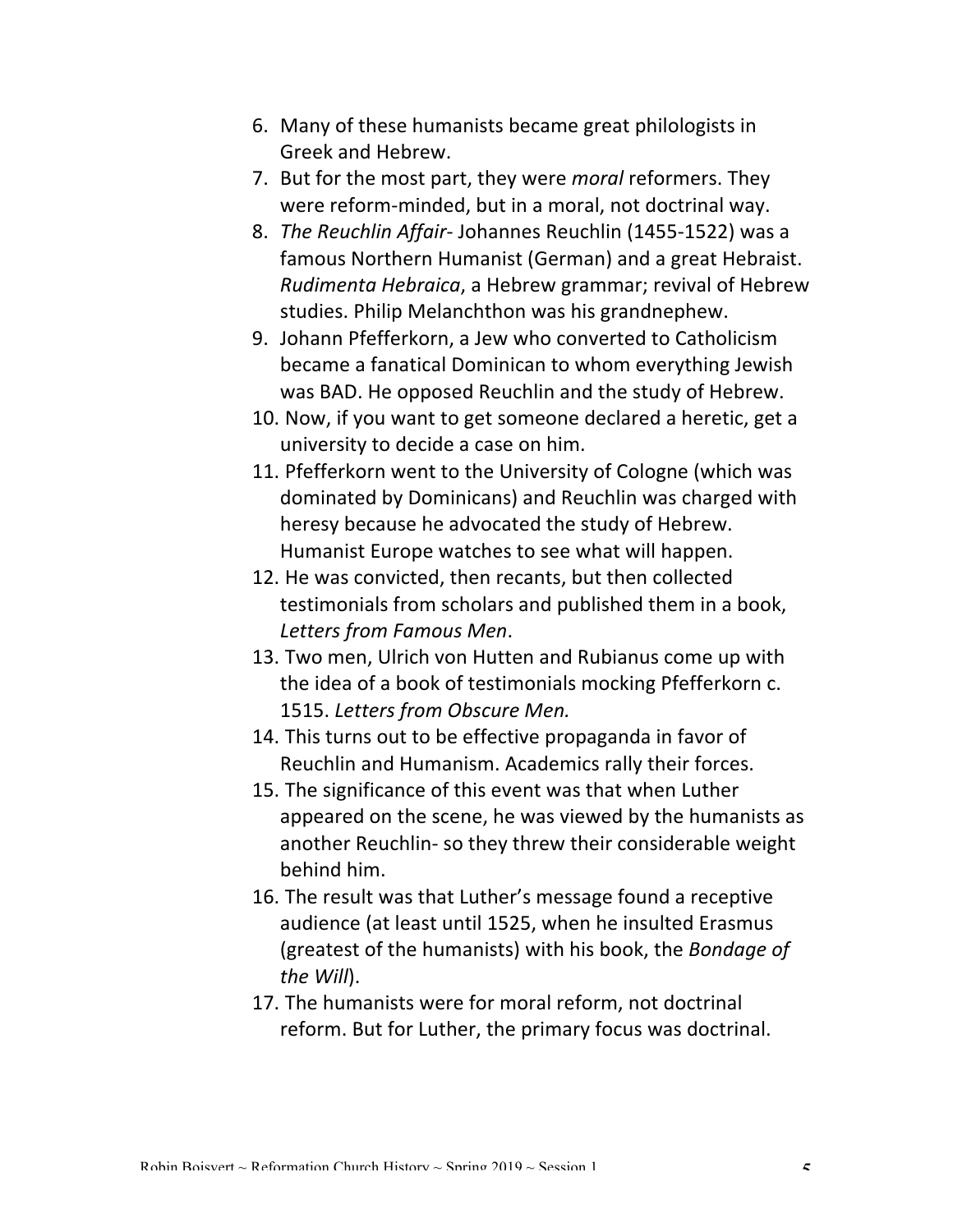- 18. From Luther's Letters-''I have succeeded only if I have taught correctly. The true battlefield is doctrine, not morality."
- C. Erasmus- 1466-1536
	- 1. Erasmus' work prepared the church for Luther. He was the illegitimate son of a Dutch priest and also the first ever bestselling author-"In Praise of Folly" went through 600 editions.
	- 2. He was concerned about moral reform. Opted for a more simplified Christianity- *imitatio Christi* – let's imitate Christ.
	- 3. He didn't reject the sacramental system, neither did he put the emphasis there.
	- 4. His *Enchiridion* published in 1501 was a handbook on the Christian life.
	- 5. To encourage the study of the Scriptures, he believed in the concept of the vernacular.
	- 6. 1513- Erasmus the satirist wrote Julius Exclusius (Julius Excluded) about the pope who led troops into battle. Done anonymously. In it the pope is denied heaven.
	- 7. 1516- produced a critical edition of the Greek New Testament; a watershed event.
	- 8. Luther would later use this to translate the NT into German. Erasmus' textual work had doctrinal implications.
	- 9. This didn't sit well with the papacy because the Vulgate wasn't based on the best Greek. Erasmus' work undermined it at some vital points. E.g. Matthew 4.17 "Do penance, for the kingdom of heaven is at hand." Vulgate
	- 10. All the reformers, with one exception, were primarily humanists trained in the classics. That exception is, of course, Luther. He was trained as a scholastic.
- $III.$  Political Context-Politics is woven throughout the story of the Reformation. It was not purely a religious thing.
	- A. The Holy Roman Empire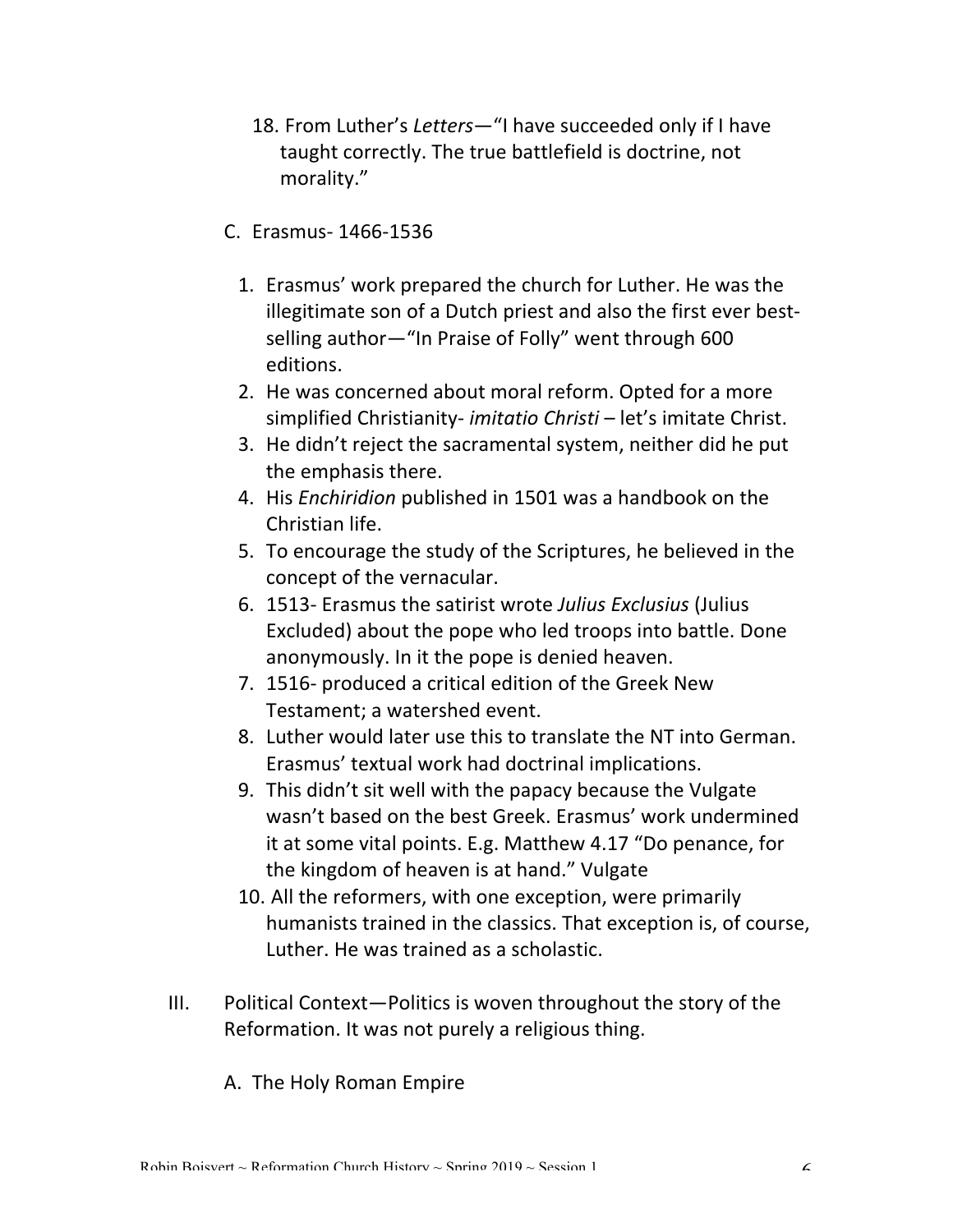- 1. This was composed of 300 semi-autonomous principalitieslocal princes could have a lot of power.
- 2. *The Holy Roman Empire* is the name given to the attempt to create a new political empire in Western Europe to supposedly continue the Roman Empire of antiquity. It emerged following the coronation of Charlemagne in 800 AD. The desired concept was that of political and spiritual unity, a dominant thought in the Middle Ages. In practice it never achieved its aim.
- 3. Can be thought of as all the 'kings' of Europe as a sort of corporate board, with the H.R. Emperor as the chairman of the board (Frank James). As a counterbalance, there was also the church, over which the pope ruled.
- 4. HRE ruled over the states, sort of. Not everyone bought into this.
- B. Two major political events conspired to help Luther:
	- 1. In 1519, Charles V of Spain (and of Netherlands, and of Burgundy) became the new HRE. Francis I of France wanted to be HRE. Francis wanted to stop Charles' aspirations. Seven electors voted in the new emperor. Francis tried to bribe them in order to favor him. But Charles offered better bribes. As a result of his defeat. Francis initiated a series of (four) wars with Charles during the years 1520-1550. These are known as the Hapsburg-Valois Wars. It is Charles V vs. Francis I (who loses every one of them). These wars kept Charles very occupied and unable to focus on the Lutheran upheaval.
	- 2. The Turkish Threat—the Ottoman Turks under Sulieman the Magnificent. In 1520 they pressed upon the empire's eastern border. They took Belgrade in 1521 and defeated the Hungarians in 1526 at the Battle of Mohacs. In 1529, they surrounded Vienna with 200,000 soldiers. Vienna was defended by a force of only 20,000 imperial troops. But the Turkish supply lines gave out and they had to retreat.